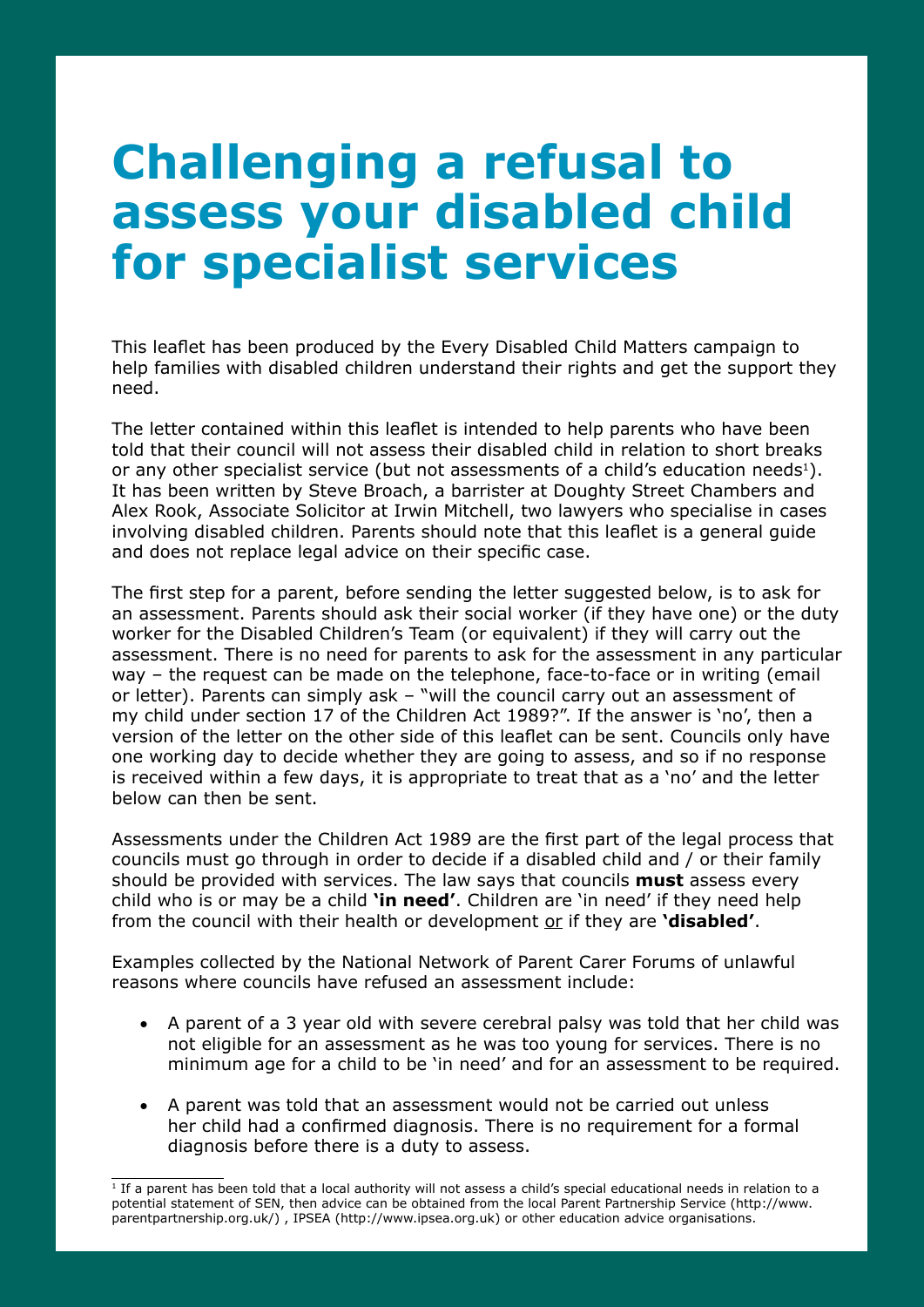The term 'disabled' under the Children Act 1989 has a very wide meaning. It includes any mental disorder or any substantial and permanent physical disability. It will be unlawful to refuse to assess children because they have a particular type of disability – for example ADHD or Asperger syndrome.

Any assessment has to be carried out in accordance with the *Framework for the assessment of children in need* ('the Assessment Framework'), published by the Department of Health in 2000. Importantly, the Assessment Framework requires assessments to be carried out quickly and to cover all the areas of potential need that a child may have.

In some areas, disabled children and young people may be able to access some services without an assessment. However generally an assessment will be the way in which disabled children and their families access specialist services – including direct payments.

An assessment is only the first step in the process of a child getting services. Once an assessment has been carried out the council must then decide whether it is necessary to provide the child with a service. Many councils use 'eligibility criteria' to help them reach this decision (issues with eligibility criteria will be the subject of another guide in this series).

Although parents should always try to resolve disputes with the council through discussions, if there is no response to a letter such as the one below, or if an assessment has taken place and nothing has happened as a result, or if parents strongly disagree with the conclusions of an assessment (which may be that the Local Authority does not need to provide services) then it will be necessary to take specialist advice. This can come from one of the helplines (for example those run by Contact a Family on 0808 808 3555 or the National Autistic Society on 0808 800 4104) or from a specialist lawyer.<sup>2</sup>

The letter which can be sent when a council has refused to carry out an assessment is set out below. All the text in square brackets needs to be replaced. The letter should be sent, by fax, email and post if possible, to Director of Children's Services and also to the social worker (if parents have one) and to the Lead Member for Children's Services (the councillor who is in charge of children's services for the council). The council website or the telephone information line should have the relevant names and addresses.

In association with



<sup>2</sup> See the list of solicitors at the end of the paper 'Using the Law to Fight Cuts to Disabled Children's Services' at http://www.ncb.org. uk/edcm/Using\_the\_Law\_to\_Fight\_Cuts.pdf